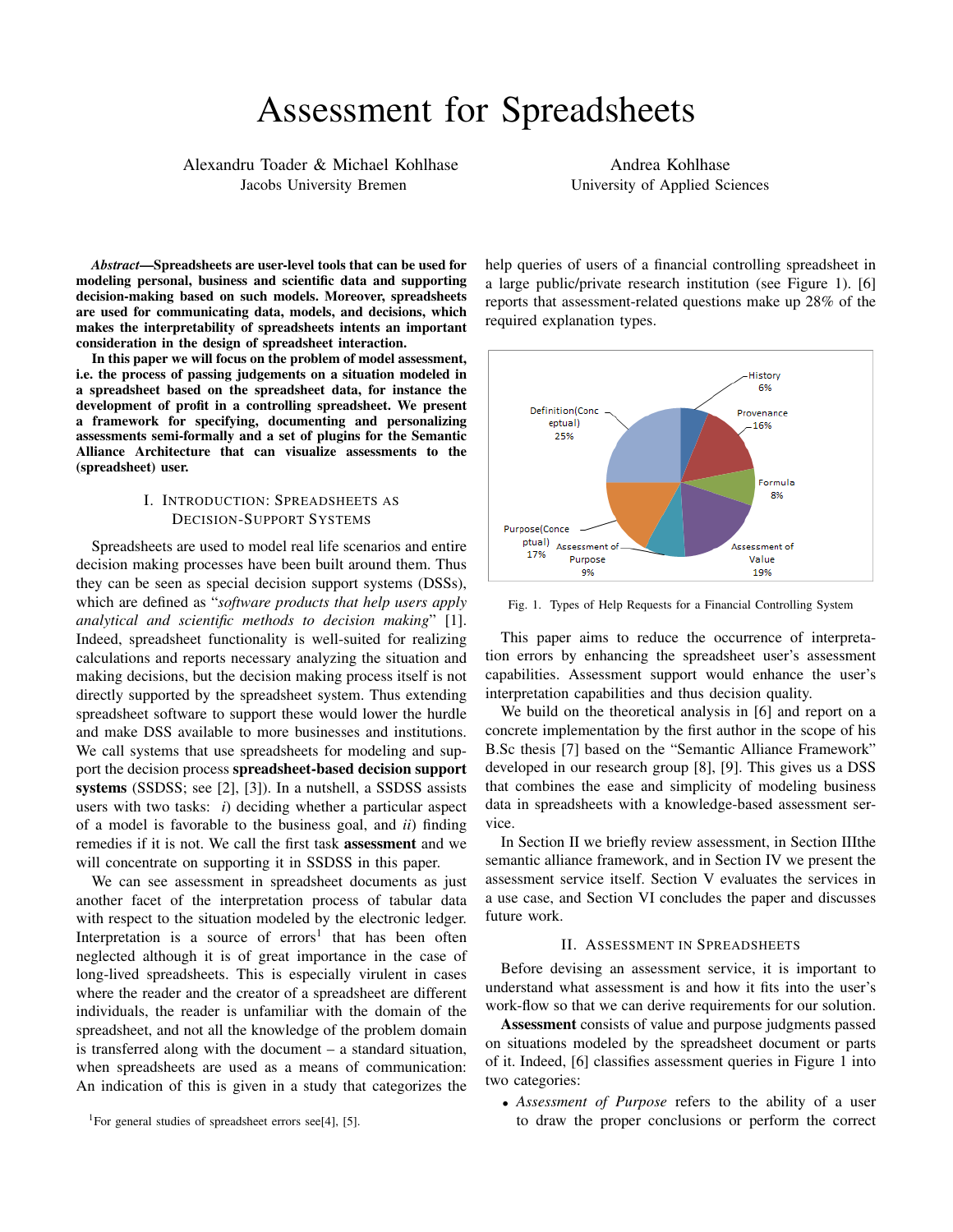actions given the purpose of a knowledge item in a spreadsheet.

• *Assessment of Value* refers to the ability of a user to make judgments on the data in the spreadsheet after interpreting the concrete values.

#### *A. Running Example*

To fortify our intuition about SSDSS consider the simple spreadsheet in Figure 2, which will serve as a running example for this paper. It is used to model the evolution of a small department of a multinational company over a number of years. It acts as the starting point for all decisions regarding its present and future and thus qualifies as a simple SSDSS.

| ProjectManagement.ods - LibreOffice Calc                                   |                         |                |           |           |                  |           |  |  |  |  |  |
|----------------------------------------------------------------------------|-------------------------|----------------|-----------|-----------|------------------|-----------|--|--|--|--|--|
| Year Insert Format Tools Data Sally Window Help                            |                         |                |           |           |                  |           |  |  |  |  |  |
| 55<br>※原則・直10 → 1回は注1回見10周1日<br>$\cdot$ Remains<br>m<br>Θ<br>w             |                         |                |           |           |                  |           |  |  |  |  |  |
| A4A EEE EE J× 5 5 6 8 F + 8 + 2<br>围<br>Arial<br>10<br>◛<br>$\blacksquare$ |                         |                |           |           |                  |           |  |  |  |  |  |
| $=$ $E$ $=$<br>$-06 - 015$<br>017                                          |                         |                |           |           |                  |           |  |  |  |  |  |
|                                                                            |                         | ×              | c         |           |                  | F.        |  |  |  |  |  |
|                                                                            | <b>Project Costs</b>    |                |           |           |                  |           |  |  |  |  |  |
|                                                                            |                         |                |           |           |                  |           |  |  |  |  |  |
| 3                                                                          |                         | <b>Actual</b>  |           |           | <b>Projected</b> |           |  |  |  |  |  |
|                                                                            | Year                    | 2012           | 2013      | 2014      | 2015             | 2016      |  |  |  |  |  |
|                                                                            |                         |                |           |           |                  |           |  |  |  |  |  |
|                                                                            | <b>Revenues</b>         | 486,000€       | 620,500€  | 793,000€  | 1,090,000 €      | 845,100€  |  |  |  |  |  |
|                                                                            |                         |                |           |           |                  |           |  |  |  |  |  |
|                                                                            | <b>Expense category</b> | <b>Expense</b> |           |           |                  |           |  |  |  |  |  |
| 9                                                                          | <b>Salaries</b>         | 285,000€       | 335,000 € | 392.000 € | 643,000€         | 543,000€  |  |  |  |  |  |
| 10                                                                         | <b>Utilities</b>        | 25,300 €       | 64,500€   | 89,000€   | 95,000€          | 80,000€   |  |  |  |  |  |
| n                                                                          | <b>Materials</b>        | 123,000 €      | 153,000 € | 175,000€  | 250,000€         | 210,000€  |  |  |  |  |  |
| 12                                                                         | Administration          | 32.500 €       | 45.200€   | 56.200€   | 72,000€          | 64,200€   |  |  |  |  |  |
| п                                                                          | Other                   | 12,200€        | 11,000€   | 15,320 €  | 21,000€          | 19,500€   |  |  |  |  |  |
| 14                                                                         |                         |                |           |           |                  |           |  |  |  |  |  |
| 15                                                                         | <b>Total Expenses</b>   | 478,000€       | 608,700€  | 727,520€  | 1,081,000 €      | 916,700€  |  |  |  |  |  |
| 16                                                                         |                         |                |           |           |                  |           |  |  |  |  |  |
|                                                                            | <b>Profit (Loss)</b>    | 8,000€         | 11,800€   | 65,480€   | 9,000€           | -71,600 € |  |  |  |  |  |
| 18                                                                         |                         |                |           |           |                  |           |  |  |  |  |  |
|                                                                            | %Profit (Loss)          | 1.65%          | 1.90%     | 8.26%     | 0.83%            | $-8.47%$  |  |  |  |  |  |

Fig. 2. Running Example: A Simple Project Management System

Let us use Figure 2 to introduce an important concept: We call a rectangular fragment of a spreadsheet a functional block, if it corresponds to a function in the modeled situation. For instance, cells [B6:D6] model the revenues as a function on the years 2012-2014. Cells and functional blocks are the basic building blocks of spreadsheet models and therefore the natural domains of assessment.

# *B. Assessment is Intensional*

The following can be considered typical assessment statements in the context of Figure 2:

- *i*) "*Row [6] looks good.*"
- *ii*) "*The revenues look good.*"
- *iii*) "*I like this* [points to cell [D17]] *but that* [points to cell [F17]] *is a disaster.*"
- *iv*) "*I like the profit/loss in 2014 but of course not the expected one in 2016.*"

On the surface, the first statement refers to a row in the spreadsheet, but if we look closer, then we see that this cannot really be the case, since if we shift the whole spreadsheet by one row, then we have to readjust the assessment. So it has to be about the intended meaning of row [6], i.e., the development of revenues over the years. Indeed we can paraphrase *i*) with *ii*) — another clue that the assessments are really about situations modeled by a functional block in the spreadsheet. But assessments are not restricted to functional blocks as statements *iii*) and *iv*) only refer to individual cells. Note again that the statements are not about the numbers 65,480 and - 71,600 (numbers in themselves are not good or bad, they just are). Here the assessment seems to be intensional, i.e., about the intension "the profit in 2014/6" rather than the extension. Another way to view this is that the latter two assessments are about the argument/value pairs 2014/65,480 and 2016/-71,600.

We will make this view the basis of our treatment of assessment: We need to have a model of spreadsheets, which can capture the intensional level, so that we can assess it. In the next section (part III-A) we will present spreadsheets with a structured background ontology that captures the spreadsheet intention, and in IV-A we show how we can extend that for assessing spreadsheet values and functional properties.

## *C. Assessment is Personal*

But there is another aspect of assessment we need to model: assessments depend on context and who assesses the situation. Indeed example *v*) below shows a statement relating assessments by three stakeholders – arguably enabling the addressee of the statement to form their own assessment from that.

*v*) "*Upper Management will be happy about the leftover funds in [nn] that they can now use elsewhere, but the PI of the project will be angry that he got less work out of the project than expected. Not to mention the funding agency; they cannot be told of this at all, because it violates their subsistence policy.*"

In particular, we cannot tie assessments rigidly to particular cells and functional blocks, but need a setup, where assessments are objects in their own right that can be "applied" to cells and functional blocks. We consider these "assessment objects" as reified background knowledge about values and functions of the model expressed in the spreadsheet.

#### *D. Assessment is Computational*

Finally, we note the obvious: An assessment is computed on the values in the respective cell or functional block – according to the specification in the "assessment object" we have stipulated above.

All of these requirements do not fit with the conventional approach to extending spreadsheets by macros in the scripting language of the application (e.g. .Net for Excel or Java for LibreOffice). Instead we make use of a semantic framework we have previously developed and which we will present now.

#### III. THE SEMANTIC ALLIANCE FRAMEWORK

The entry point for the Semantic Alliance Framework we use as a basis for our assessment service, is the realization that spreadsheets per se only represent the data and computation layers of a model, and leave the intended meaning and the background knowledge about the situation modeled in the spreadsheet implicit – usually hinted at in the "legend" cells – see [6] for details.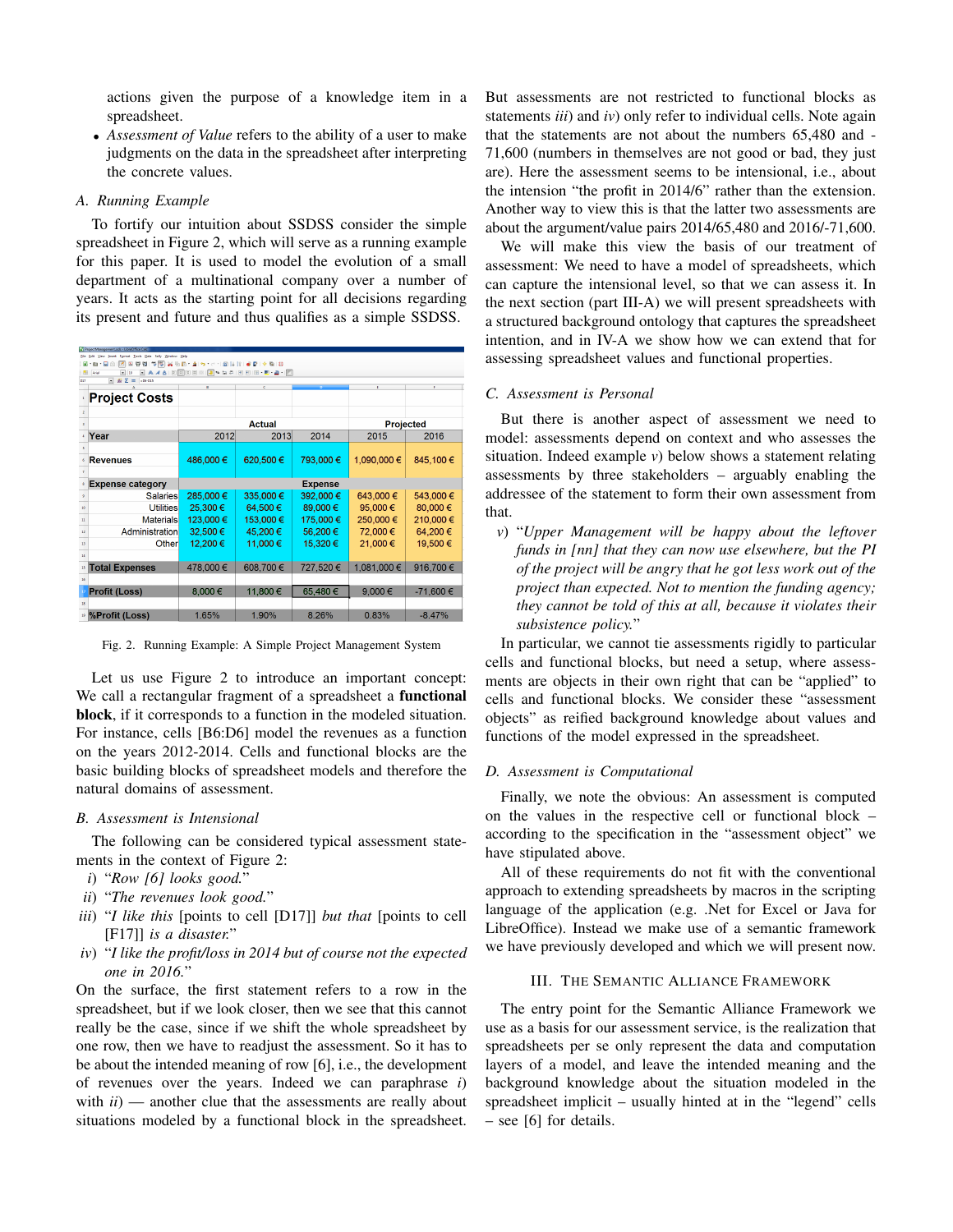#### *A. Semantic Illustration*

To remedy this shortcoming, we give the spreadsheet creators the opportunity to document the background knowledge – not in a human-readable "manual", but in a machine-actionable structured background ontology<sup>2</sup> and link meaning-carrying fragments of the spreadsheets to concepts in the background ontology. Figure 3 shows the approach.



Fig. 3. The Semantic Illustration Architecture

In our system the background ontology is represented in the OMDoc [10] format, a markup format and data model for semi-formal, structured document collections. OMDoc provides a strong, logically sound module system based on structured theory graphs [11]. In contrast to other ontology modeling languages like OWL, the OMDoc format does not commit to a formal logical language, and therefore lacks a native concept of inference but also does not force the author to fully formalize the ontology and to work around the expressivity limitations of the underlying logical system. Instead, OMDoc allows to locally formalize elements - and thus provide partial inference - with whatever formal system is most suitable.

After choosing a representation format for the ontology, the biggest challenge left is how to integrate it with the document and make it usable by the associated services. In [12] ERIKSSON suggested to combine documents and ontologies by "*adding annotations to electronic-documents formats and including the ontologies in electronic documents*" yielding semantic documents. This approach limits the reusability of the ontology for multiple documents that contain the same concepts and poses a problem for maintaining and enhancing the information stored in the ontology. Enhancing the spreadsheet application with functionality to use a local ontology is prohibitively expensive. Therefore, an external ontology that can be used by multiple services and documents seems more sensible and is the approach taken by the Semantic Alliance Framework which will support the Assessment Service. This approach was materialized as the *Semantic Illustration architecture*[13].

We will now give a brief overview of the Semantic Alliance Framework and explain how it supports semantic services as

#### the Assessment Service.

*B. Semantic Alliance Framework*



Fig. 4. The Semantic Alliance Framework

The Semantic Alliance Framework is an architecture and software framework for semantic allies  $3$ . It combines an invasive approach that allows users to profit from semantic technology without leaving their accustomed work-flows and tools with an application-independent way of extending applications with knowledge management technologies. The Semantic Alliance Framework provides the foundation for the development of the Assessment Service. As we will see later on, it offers functionality to tap into the user's interactions with the document and to provide meaningful services in the appropriate context while giving the user the impression of (almost) perfect integration with the host application.

The Semantic Alliance Framework works by mashing up the GUIs of the knowledge management systems and applications themselves. The Semantic Alliance Framework has three big components (see Figure 4):

- Sally: The main component of the mashup enabler, integrates the functionality of the application  $A(e.g.,\)$ spreadsheet application) and the semantic services  $S(e.g., )$ Assessment Service) into a joint user interface and interaction model.
- Alex: The application  $A$  is extended by a slim API (Application Programming Interface) "Alex" that reports and executes relevant user interactions within  $A$  (e.g. cell clicks in spreadsheets) to and from Sally.
- Theo: A screen-area manager that enables invasive design.  $S$  supplied content is embedded as a pop-up into the GUI of A.
- Semantic Services: Independent components which merge and process information from multiple sources including the machine-actionable ontology, the application A and external sources, and return the result to the user through Sally (e.g. The Definition Service, which is offered through the Semantic Alliance Framework, when invoked, returns the definition of a concept associated with a spreadsheet cell e.g. When the user asks for the

<sup>2</sup>We will use the term "ontology" in its broad meaning, where it stands for "a representation of the objects in a given situation, and their relations to each other".

<sup>&</sup>lt;sup>3</sup>Semantic allies are semantic systems that complement existing software applications with semantic services and interactions based on a background ontology.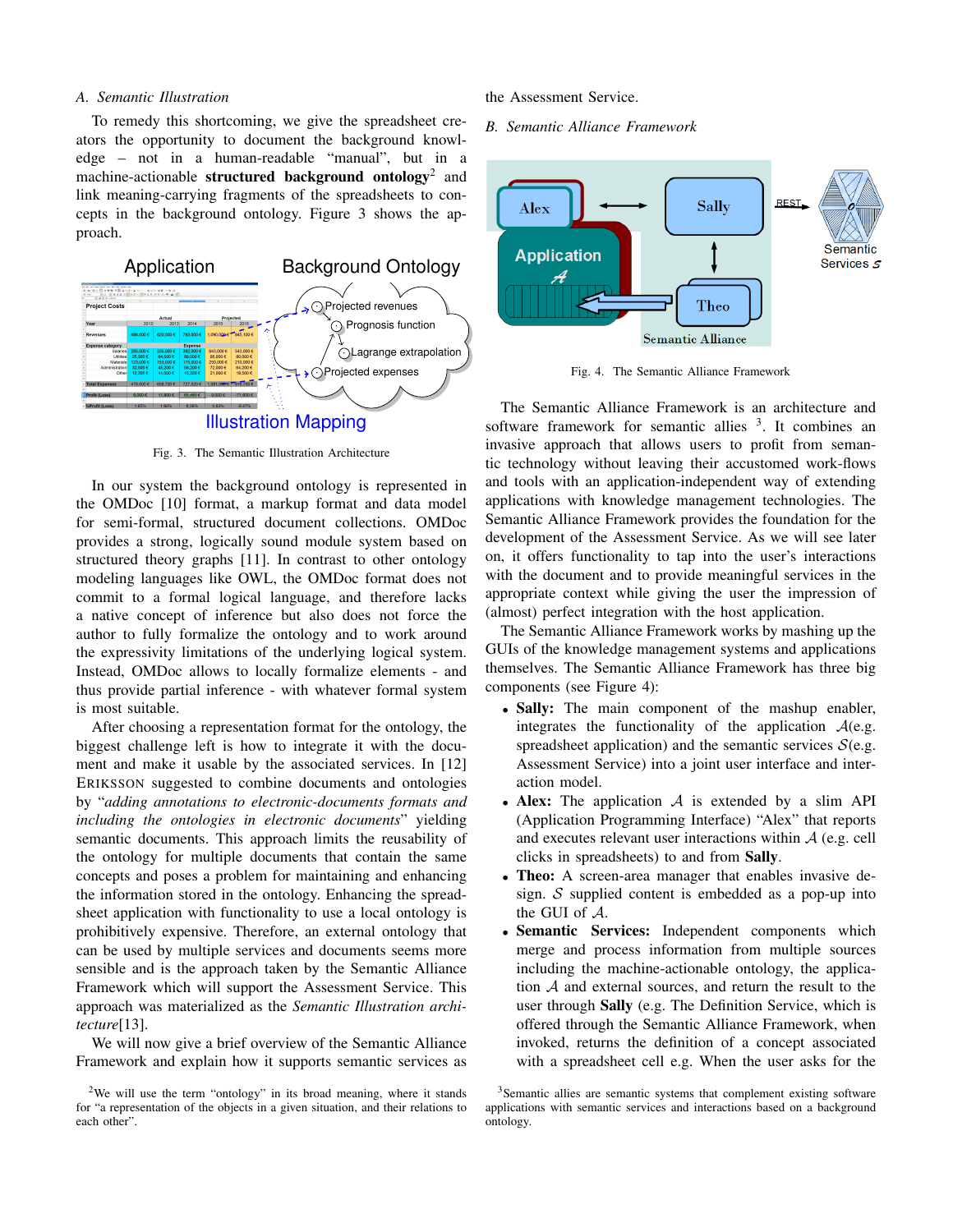definition of cell E15, he gets the definition of the concept *Projected Expenses*.)

Note that the Semantic Alliance Framework relies on the semantic illustration architecture – the machine-actionable background ontology is the basis for the semantic services and the illustration mapping (the green dashed arrows in Figure 3) show which parts apply at a given point in the spreadsheet. But from the point of view of the Semantic Alliance Framework, the background ontology is encapsulated into the semantic (web) services reducing the knowledge integration problem to a mashup of (web) services (this is what the Sally component does).

## IV. THE VALUE ASSESSMENT SERVICE

In this section we will give a brief overview of how the Assessment Service is integrated into the Semantic Alliance Framework, describe the interaction between the user and the service, and discuss about the representation and computation of assessments with theory graphs. An assessment service differs from – say – a definition lookup service which only relays and aggregates parts of the background ontology, in that it has to compute a verdict about spreadsheet data based on the background ontology and feed it back to the user in an intuitive way.

#### *A. Representing/Computing Assessments in Theory Graphs*

The Semantic Alliance Framework organizes the background ontology into theories – collections of concept definitions together with statements of properties of and relations between the objects denoted by these concepts. Theories are connected by views – meaning-preserving mappings that allow to interpret objects from the source theory as objects of the target theory. The theory-graph paradigm in OM-Doc/MMT [10], [11] gives us a powerful, modular/objectoriented representation framework for formal and informal mathematical knowledge. Crucially, OMDoc/MMT allows for parametric theories and embedded computation in the MMT web service [14]: Representing assessment knowledge in (collections of) theories that can be connected to cells and functional blocks in spreadsheets meets the requirement of "object-like" assessment knowledge from II-C. The objectoriented/parametric nature allows us to make general theories of "assessment patterns" and specialize them in the illustration mapping – the Sally component that operationalizes it also contains an "abstract spreadsheet model" that can store concrete parameters.

Let us make this concrete with an example from Figure 2. Say we want to assess the projected profits with the intuition that profits are good as long as they are positive. As we want to assess a value in a functional block, we use a general assessment theory that takes a function  $f$  and an argument  $p$  as parameters. For the assessment of the value in cell F17] we instantiate f to the profit function  $\pi$  and p to the year 2016 As  $\pi$  is the target concept in the background ontology for the functional block [B17:F17] under the illustration mapping and 2016 the argument of the functional block [B17:F17]. These

instantiations were already in effect in the abstract spreadsheet model. For the particular assessment in our example, we make use of the "positive-balance-is-good" theory and bind it to the functional block [B17:F17]. This theory can be constructed by simply instantiating the general theory of "monetary quantities", which inherits from "real numbers" (from elementary math). We obtain a comparison operator the general theory of "partially ordered sets" (also from general math) and instantiate the base of comparison (a parameter in our assessment model) to the real number zero. Given this illustration binding, the MMT API can instantiate all parameters in the formulae in the various theories and compute<sup>4</sup> the assessment value. Here, the computation amounts to  $\pi(2016) = -71.600 \in \mathbb{R}$  which is negative, leading to a negative assessment.

Note that we only had to provide the "positive-balance-isgood" theory<sup>5</sup> and extend the illustration mapping to get the assessment for the full functional block – all other theories were so general that we can assume them to pre-exist in a spreadsheet in the Semantic Alliance.

## *B. Integration into the Semantic Alliance Framework*

The Assessment Service is just one of the many semantic services [8] offered through the Semantic Alliance Framework. For the purpose of this example, we will use LibreOffice Calc [15] as our host spreadsheet application and the document illustrated in Figure 2 as our running example.

The service registers itself with the framework at initialization and is available to the user each time he tries to assess a semantic object that is linked to an assessment rule.

When the Assessment Service is invoked on a cell range, it collects information from the spreadsheet application regarding the selected object, merges it with knowledge from the ontology, and it runs the assessment for the concrete values in the document as described above.

#### *C. User Interaction*

The Assessment Service addresses both assessment needs: to be able to assess a value and the purpose. The former refers to an interaction on cell level, the latter requires an interaction concerning a functional block. Therefore, the Assessment Service supports three operations from the user's point of view:

- Assess a cell
- Assess a functional block
- Clear assessment results (i.e., revive the original spreadsheet state)

In order to assess the value of a cell, the user rightclicks on a cell and selects the Assessment Service from the list of services offered by the framework for that particular object (see Figure 5). At this point, the service mashes-up

<sup>&</sup>lt;sup>4</sup>In the declarative OMDoc/MMT framework nothing restricts the computation to two-value "good/bad" assessments: Instead of a predicate, we can specify functions into any assessment scale without changing the framework.

<sup>5</sup>Arguably, this theory is rather general as well. In our (admittedly limited) experience assessment is governed by a tractable number of theories that correspond to a limited number of assessment stereotypes.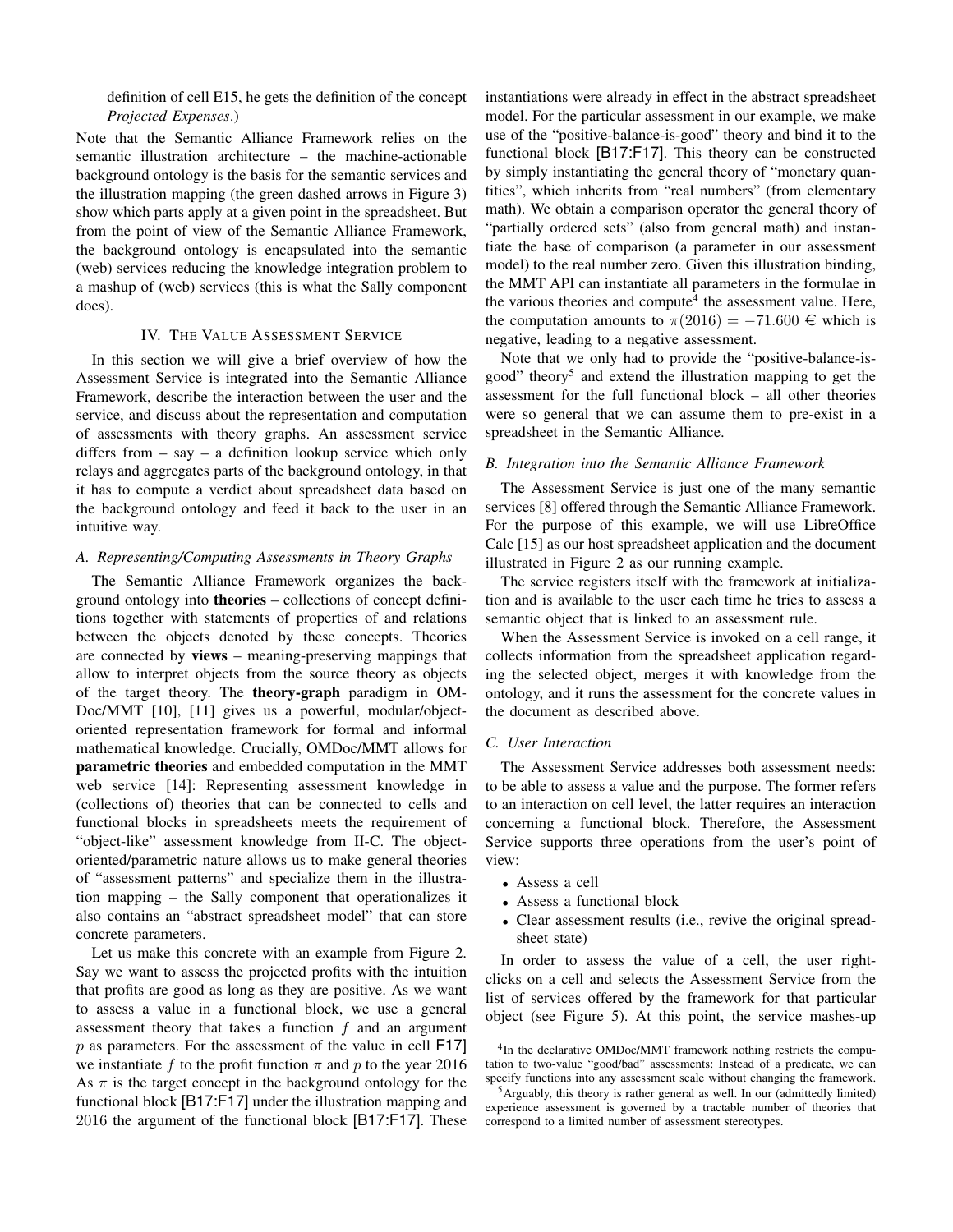information about the selected object from the spreadsheet and the knowledge base, and returns the result of the associated assessment theory evaluated for the object.

The result of an assessment is shown to the user by highlighting the assessed cell or cell ranges in bright green for a positive result, and in bright red for a negative result. At this point, LibreOffice locks down the sheets containing the colored cells so that no modification is possible. We can see the result of assessing the Projected Profit for the year 2016 in Figure 5.



Fig. 5. Assessed Projected Profit

The process of assessing an entire functional block is almost identical. After the range is selected and the Assessment Service is invoked, the system checks if the selected domain represents one homogeneous functional block. If there are cells in the block that are associated with a different concept i.e. a different intended function, we cannot assess the block. If this sanity check passes, the process continues as in the case of the single cell assessment.

After performing an assessment, the spreadsheet cannot be edited by the user. This locking is performed in order to offer the user the possibility of returning the spreadsheet document to a pre-assessment state. The option to clear the result of the last assessment or all the assessment results is offered to the user by the Assessment Service. After clearing all the results, the user can edit the document without any restrictions.

Our assessment service provides a simple, intuitive interface that hides the formal theory structure and the evaluation of arbitrarily complex assessment rules. The theory graph that is the basis of the service can be easily extended with new assessment rules with a minimal implementation cost while incrementally increasing the value of the entire system.

## V. USE CASES

In this section we take a closer look at our running example and see how the Assessment Service could be used in a real life scenario. While this is no substitute to a user-centered evaluation, it already gives us an indication of the potentials of the new technology.

A strong point of our theory-graph-based approach is that it can handle different assessments – even adversarial ones – simply selecting different theories and views; composition and computation are supplied uniformly by the OMDoc/MMT

framework. We expose this this by assuming two users of the same spreadsheet document, John and Robert. Neither of them is the author of the document, but both rely on it for assessing the evolution of the company department modeled by the spreadsheet.

John is a young manager who has just taken over the department. He is in charge of managing the project's team, schedule, and budget. On his first day on the job, John received the spreadsheet document in Figure 2. His challenge lies in understanding the data contained in the spreadsheet document and determining if there are changes needed to the division's budget structure and business plan.

Robert, John's boss, is in charge of managing multiple divisions. He uses the same spreadsheet document, created by John's predecessor, to obtain an overview of the project's expenses state and to decide if an intervention in the management of the department is necessary.

In essence, both users, have to make decisions based on the information in the document in Figure 2, but neither of them has a full understanding of the data in the spreadsheet.

# *John's Assessments*

John wants to maximize resource consumption in order to maximize growth and the division's potential market value, while maintaining a profit margin. As we have already discussed, it would be extremely difficult for our young manager to get a full understanding of the spreadsheet's meaning by just analyzing the raw data contained in the document. In this fortunate case, the electronic ledger is accompanied by a background ontology and a set of assessment theories developed by its creator, John's predecessor.

The first step our manager takes is to analyze the current and expected profits. After selecting the "Actual Profit" functional block, the Assessment Service gives him two options, to assess the individual cells or to assess the functional block as a whole. He decides to first go for the former. After having opted for "Assess Value", the entire "Actual Profit" block is colored in bright green, as we can see in Figure 6. This result is reassuring to John, but he still wonders why this is. Answering "Why the assessment is positive?" is left to a future service. A close inspection of the assessment theory confirms John's suspicion: An actual profit is positively assessed if its value is positive.

Now, John opts for "Assess Domain" to assess the entire functional block "Actual Profit", and again, the whole block is colored in green, reflecting the fact that the profit has increased over time.

|    | <b><sup>15</sup></b> Total Expenses  | 478,000 € | 608.700€ | 727.520€ | 1.081.000 € | 916.700€      |
|----|--------------------------------------|-----------|----------|----------|-------------|---------------|
| 16 |                                      |           |          |          |             |               |
|    | Profit (Loss)                        | 8.000 €   | 11.800 € | 65.480€  | 9.000 $\in$ | $-71.600 \in$ |
|    |                                      |           |          |          |             |               |
|    | <sup>19</sup> <i>%</i> Profit (Loss) | 1.65%     | 1.90%    | 8.26%    | 0.83%       | $-8.47%$      |
|    |                                      |           |          |          |             |               |

Fig. 6. Assessed Actual Profit Block

John turns his attention to the Projected Profit functional block and runs the Assessment Service on the cell representing the Projected Profit for the year 2016. The result is negative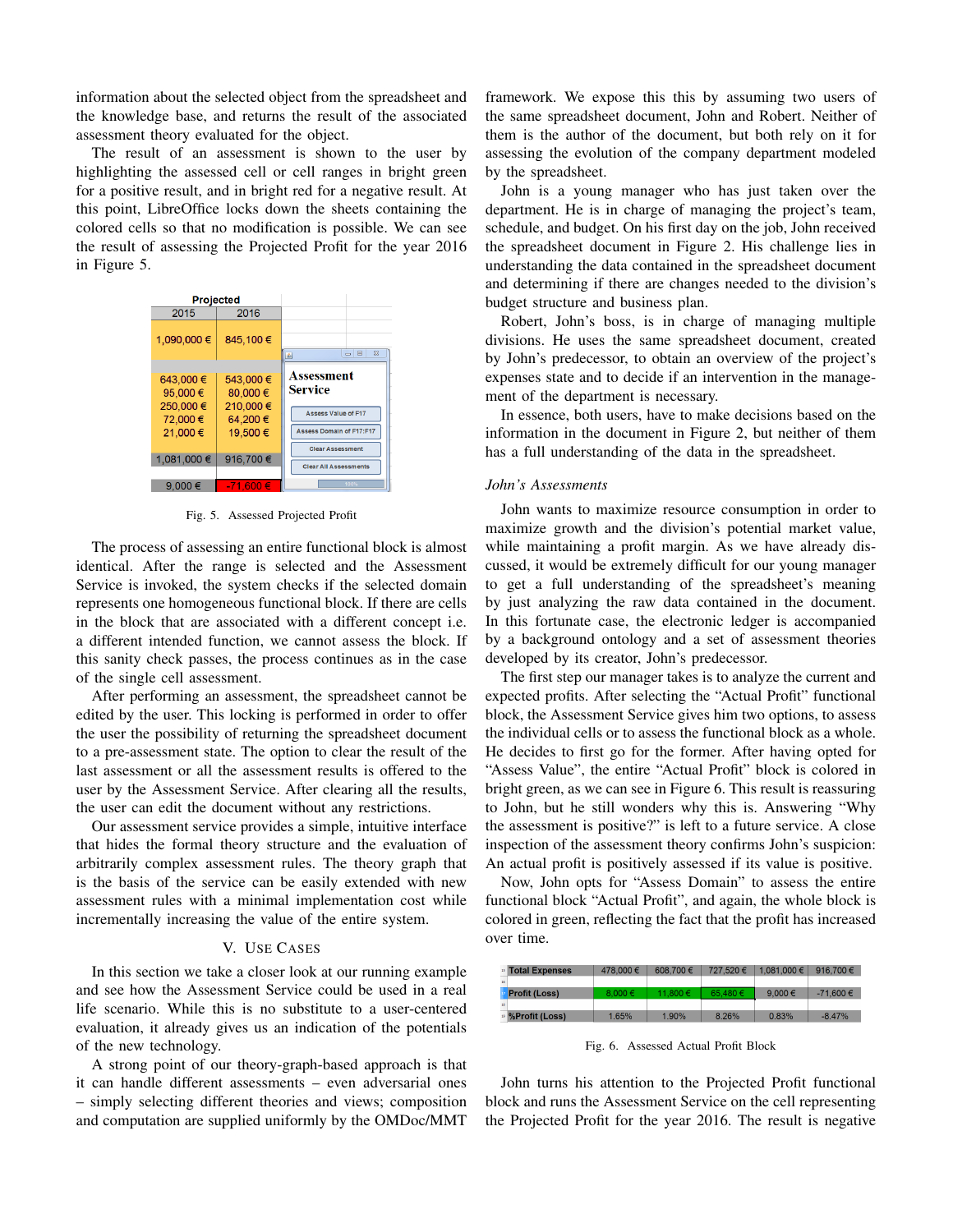(see Figure 5). This requires John to take a closer look at the business plan of the division and determine if the decisions taken by his predecessor were sound.

Using the Assessment Service has enabled John to enhance his decision making process and to direct his attention into the right direction. He can now take a closer look at the critical points of the business plan and decide if a restructuring is necessary.

# *Robert's Assessments*

Now, we look at assessing data in our document from Robert's point of view.

Although both Robert and John want to make profit, they have slightly different views on how this should be achieved. For instance, Robert has a different idea on how a profit should grow, when it should be allowed to transform into a loss, and how it should evolve over time. This difference is realized via associating distinct cell ranges with different assessment theories. The switch in perspective can be easily implemented by allowing users to choose and edit the mapping between cells and functional blocks and assessment theories and by storing the mapping in a private extension.

Robert starts by assessing the Actual Profit expressed in percentages of the Revenues. He considers that a division is reaching its target if the profit grows faster than the Dow Jones Industrial Average. He selects the entire Actual Profit block and chooses the "Assess Domain" service. Unfortunately, the whole block is colored in red in turn. Robert worries that the results of this division might have a negative effect on the company's public appearance and stock value.

When assessing the Projected Profit block, Robert discovers another problem. Again, the projected profit for the year 2016 raises a red flag. He decides to further investigate the issue and to talk with his new subordinate in order to create a viable future for this division. If all the assessments would have been positive, i.e., the blocks would have been colored green, Robert would have been assured that the department John is managing is faring well and he could have focused his attention somewhere else.

Robert and John are both worried that the division is not reaching its full potential and they now know that something has to be done about that, but they are grateful that the Assessment Service has helped them in taking a fast decision on what problem area requires their interest.

## VI. CONCLUSIONS & FUTURE WORK

We have presented a knowledge-based approach to assessment in spreadsheets and reported on our experiences of implementing an assessment service in the Semantic Alliance Framework. Given a small set of carefully constructed "assessment theories" (constructed by OMDoc/MMT specialists) and a larger set of theories that specify the background knowledge about the domain modeled by the spreadsheet (created by domain specialists), individual assessment views can be set by linking to specific theories in the illustration mapping (set up by each user). From these the MMT web service can compute assessments and visualize them to the spreadsheet user. Extended by assessment knowledge, spreadsheet-based models can in turn act as decision support systems.

## *Future Services*

In the presented use case example, one question was repeatedly raised during assessment in the use case in Section V: *Why is this assessment positive/negative?*. This question is multifaceted. One the one hand, it is concerned with how the assessment theory is defined, but on the other hand, it is concerned with the factors that determined the assessment to have a positive or negative result. The following two envisioned services will attempt to tackle both issues.

*Assessment Explanation:* The first aspect of understanding the result of an assessment is understanding the assessment theory behind it. As the computation in the MMT web service is inference-based, we can generate explanations of every step of the computation and the assessment. In fact it should be relatively simple to generate assessment explanations specific to the particular cell or functional block, since the MMT API has access to all parameter instances.

*Assessment of Dependencies:* Recall the two tasks of a DSS mentioned in the introduction. With the assessment service presented in this paper, we have only addressed the first one. Finding remedies based on the assessments still remains unaddressed.



Fig. 7. Assessment of Dependencies

It is conceivable that the information in the assessment can be used for pinpointing causes of negative assessments and thus problems the remedies might attack.

Consider for instance the cell F17 in the running example, which represents the Projected Profit for the year 2016. The Projected Profit is defined as *Projected Revenues* - *Projected Total Expenses*. It makes sense to trace the assessments through the dependency tree in an attempt to gather more insight about the assessment's result.

In Figure 7 we can see the definition graph for the negatively assessed cell F17 for the Projected Profit in year 2016. The node associated with Projected Revenue for the year 2016 is colored in red, meaning that it was also negatively assessed, so the problem might be with the revenues.